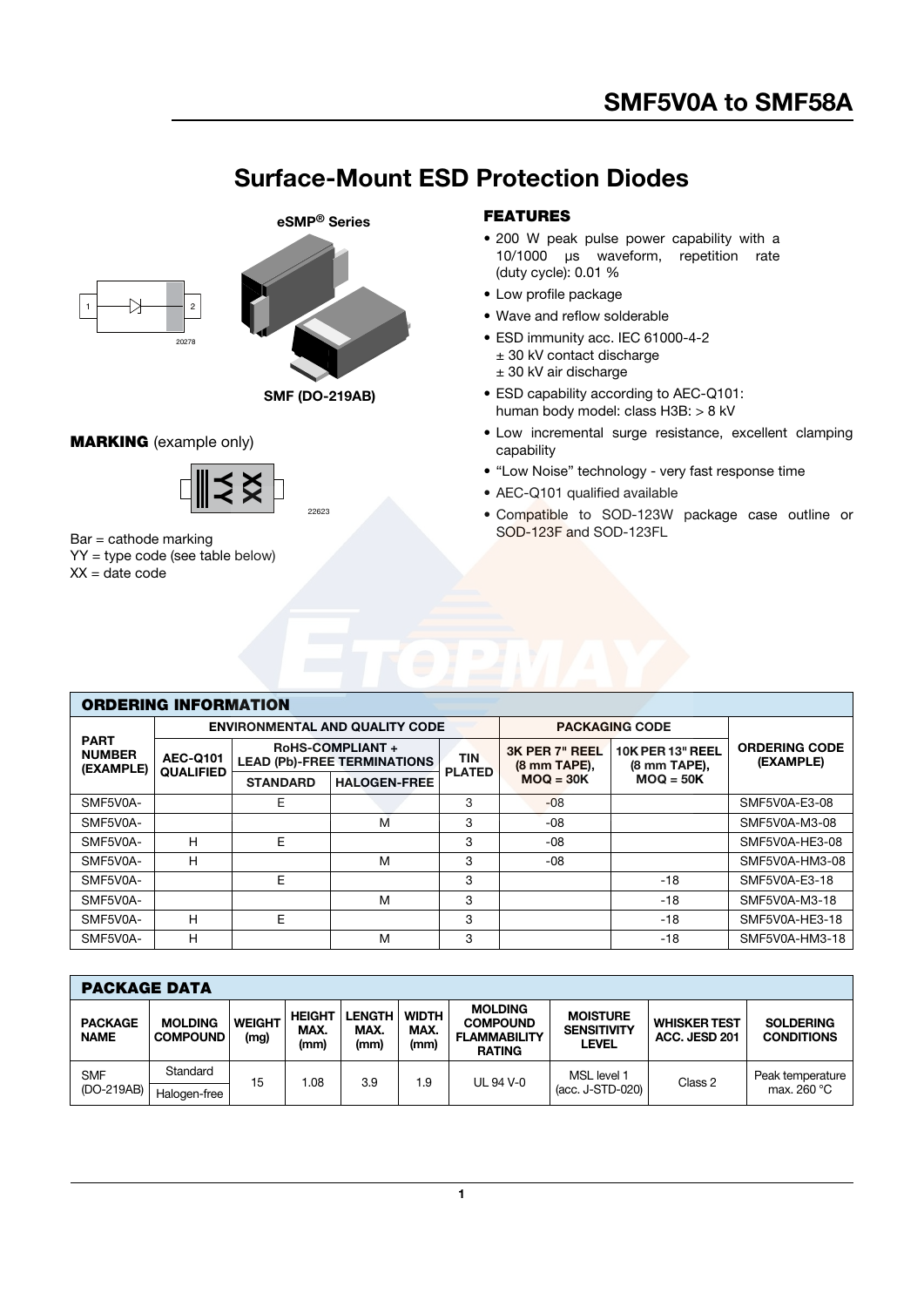| <b>ABSOLUTE MAXIMUM RATINGS</b> ( $T_{amb}$ = 25 °C, unless otherwise specified) |                                                                               |                                                                                           |                                  |             |  |  |  |  |  |
|----------------------------------------------------------------------------------|-------------------------------------------------------------------------------|-------------------------------------------------------------------------------------------|----------------------------------|-------------|--|--|--|--|--|
| <b>PARAMETER</b>                                                                 | <b>TEST CONDITIONS</b>                                                        | <b>SYMBOL</b>                                                                             | <b>VALUE</b>                     | <b>UNIT</b> |  |  |  |  |  |
| Peak pulse current                                                               | $tn = 10/1000$ µs waveform                                                    | <b>IPPM</b>                                                                               | see "Electrical Characteristics" | A           |  |  |  |  |  |
| Peak pulse power                                                                 | $t_0$ = 8/20 µs waveform acc. IEC 61000-4-5                                   |                                                                                           | 1000                             | W           |  |  |  |  |  |
|                                                                                  | $tp$ = 10/1000 µs waveform                                                    | $P_{PP}$<br>W<br>200<br>50<br>A<br><b>IFSM</b><br>kV<br>± 30<br><b>VESD</b><br>kV<br>± 30 |                                  |             |  |  |  |  |  |
| Peak forward surge current                                                       | 8.3 ms single half sine-wave                                                  |                                                                                           |                                  |             |  |  |  |  |  |
| <b>ESD immunity</b>                                                              | Contact discharge acc. IEC 61000-4-2; 10 pulses                               |                                                                                           |                                  |             |  |  |  |  |  |
|                                                                                  | Air discharge acc. IEC 61000-4-2; 10 pulses                                   |                                                                                           |                                  |             |  |  |  |  |  |
| Thermal resistance                                                               | Mounted on epoxy glass PCB with 3 mm x 3 mm,<br>Cu pads ( $\geq$ 40 µm thick) | $R_{thJA}$                                                                                | 180                              | K/W         |  |  |  |  |  |
| Forward clamping voltage                                                         | $I_F = 50A$ , $t_p = 400 \mu s$                                               | V⊧                                                                                        | 2.5                              | v           |  |  |  |  |  |
| Junction temperature                                                             |                                                                               | T,                                                                                        | 175                              | °C          |  |  |  |  |  |
| Storage temperature range                                                        |                                                                               | $\mathsf{T}_{\mathsf{stg}}$                                                               | $-65$ to $+175$                  | °€          |  |  |  |  |  |
| Operating temperature range                                                      |                                                                               | $\mathsf{I}_{\mathsf{op}}$                                                                | $-65$ to $+175$                  | °C          |  |  |  |  |  |

| <b>ELECTRICAL CHARACTERISTICS</b> ( $T_{amb}$ = 25 °C, unless otherwise specified) |                  |                                |                                                                                          |                                |                               |                                    |                                                                           |                                                                                  |                                                                                              |                                                           |                                   |
|------------------------------------------------------------------------------------|------------------|--------------------------------|------------------------------------------------------------------------------------------|--------------------------------|-------------------------------|------------------------------------|---------------------------------------------------------------------------|----------------------------------------------------------------------------------|----------------------------------------------------------------------------------------------|-----------------------------------------------------------|-----------------------------------|
| <b>PART</b><br><b>NUMBER</b>                                                       | <b>TYPE CODE</b> |                                | <b>REVERSE</b><br><b>BREAKDOWN</b><br><b>VOLTAGE</b><br>at I <sub>T</sub><br>$t0 = 5$ ms |                                | <b>TEST</b><br><b>CURRENT</b> | <b>STAND-OFF</b><br><b>VOLTAGE</b> | <b>MAXIMUM</b><br><b>REVERSE</b><br><b>CURRENT</b><br>at V <sub>RWM</sub> | <b>MAXIMUM</b><br><b>PEAK PULSE</b><br><b>CURRENT</b><br>$t_0 = 10/1000 \,\mu s$ | <b>MAXIMUM</b><br><b>REVERSE</b><br><b>CLAMPING</b><br><b>VOLTAGE</b><br>at I <sub>PPM</sub> | <b>TYPICAL</b><br>CAP.<br>at $V_R = 0 V$ ,<br>$f = 1$ MHz | <b>PROTECTION</b><br><b>PATHS</b> |
|                                                                                    | STD.             | <b>HALOGEN-</b><br><b>FREE</b> | <b>V<sub>BR</sub></b><br>MIN.<br>(V)                                                     | $V_{\text{BR}}$<br>MAX.<br>(V) | ŀт<br>(mA)                    | <b>V</b> <sub>RWM</sub><br>(N)     | l <sub>R</sub><br>$(\mu A)$                                               | <b>IPPM</b><br>(A)                                                               | V <sub>C</sub> MAX.<br>(V)                                                                   | $C_D$ TYP.<br>(pF)                                        | Nchannel                          |
| SMF5V0A                                                                            | <b>AE</b>        | <b>NE</b>                      | 6.40                                                                                     | 7.1                            | 10                            | 5                                  | 5                                                                         | 21.7                                                                             | 9.2                                                                                          | 1120                                                      | 1                                 |
| SMF6V0A                                                                            | AG               | <b>NG</b>                      | 6.67                                                                                     | 7.4                            | 10                            | 6                                  | 26                                                                        | 19.4                                                                             | 10.3                                                                                         | 1063                                                      | $\mathbf{1}$                      |
| SMF6V5A                                                                            | AK               | <b>NK</b>                      | 7.22                                                                                     | 8                              | 10                            | 6.5                                | 20                                                                        | 17.9                                                                             | 11.2                                                                                         | 938                                                       | $\mathbf{1}$                      |
| SMF7V0A                                                                            | AM               | <b>NM</b>                      | 7.78                                                                                     | 8.6                            | 10                            | $\overline{7}$                     | 3                                                                         | 16.7                                                                             | 12                                                                                           | 843                                                       | $\mathbf{1}$                      |
| SMF7V5A                                                                            | AP               | <b>NP</b>                      | 8.33                                                                                     | 9.3                            | $\mathbf{1}$                  | 7.5                                | 0.1                                                                       | 15.5                                                                             | 12.9                                                                                         | 773                                                       | $\mathbf{1}$                      |
| SMF8V0A                                                                            | AR               | <b>NR</b>                      | 8.89                                                                                     | 9.9                            | $\mathbf{1}$                  | 8                                  | 0.1                                                                       | 14.7                                                                             | 13.6                                                                                         | 706                                                       | 1                                 |
| SMF8V5A                                                                            | AT               | <b>NT</b>                      | 9.44                                                                                     | 10.5                           | $\mathbf{1}$                  | 8.5                                | 0.1                                                                       | 13.9                                                                             | 14.4                                                                                         | 674                                                       | $\mathbf{1}$                      |
| SMF9V0A                                                                            | AV               | <b>NV</b>                      | 10                                                                                       | 11.2                           | $\mathbf{1}$                  | 9                                  | 0.1                                                                       | 13.5                                                                             | 15.4                                                                                         | 640                                                       | $\mathbf{1}$                      |
| SMF10A                                                                             | <b>AX</b>        | <b>NX</b>                      | 11.1                                                                                     | 12.3                           | $\mathbf{1}$                  | 10                                 | 0.1                                                                       | 11.8                                                                             | 17                                                                                           | 562                                                       | $\mathbf{1}$                      |
| SMF11A                                                                             | AZ               | <b>NZ</b>                      | 12.2                                                                                     | 13.5                           | $\mathbf{1}$                  | 11                                 | 0.1                                                                       | 11                                                                               | 18.2                                                                                         | 509                                                       | $\mathbf{1}$                      |
| SMF12A                                                                             | <b>BE</b>        | <b>OE</b>                      | 13.3                                                                                     | 14.7                           | $\mathbf{1}$                  | 12                                 | 0.1                                                                       | 10.1                                                                             | 19.9                                                                                         | 483                                                       | $\mathbf{1}$                      |
| SMF13A                                                                             | BG               | OG                             | 14.4                                                                                     | 16                             | $\mathbf{1}$                  | 13                                 | 0.1                                                                       | 9.3                                                                              | 21.5                                                                                         | 423                                                       | $\mathbf{1}$                      |
| SMF14A                                                                             | <b>BK</b>        | OK                             | 15.6                                                                                     | 17.3                           | $\overline{1}$                | 14                                 | 0.1                                                                       | 8.6                                                                              | 23.2                                                                                         | 392                                                       | $\mathbf{1}$                      |
| SMF15A                                                                             | BM               | <b>OM</b>                      | 16.7                                                                                     | 18.5                           | $\mathbf{1}$                  | 15                                 | 0.1                                                                       | 8.2                                                                              | 24.4                                                                                         | 367                                                       | $\mathbf{1}$                      |
| SMF16A                                                                             | <b>BP</b>        | OP                             | 17.8                                                                                     | 19.7                           | $\mathbf{1}$                  | 16                                 | 0.1                                                                       | 7.7                                                                              | 26                                                                                           | 343                                                       | $\mathbf{1}$                      |
| SMF17A                                                                             | <b>BR</b>        | <b>OR</b>                      | 18.9                                                                                     | 20.9                           | $\mathbf{1}$                  | 17                                 | 0.1                                                                       | 7.2                                                                              | 27.6                                                                                         | 324                                                       | $\mathbf{1}$                      |
| SMF18A                                                                             | <b>BT</b>        | OT                             | 20                                                                                       | 22.3                           | $\mathbf{1}$                  | 18                                 | 0.1                                                                       | 6.8                                                                              | 29.2                                                                                         | 320                                                       | $\mathbf{1}$                      |
| SMF <sub>20</sub> A                                                                | <b>BV</b>        | OV                             | 22.2                                                                                     | 24.6                           | $\mathbf{1}$                  | 20                                 | 0.1                                                                       | 6.2                                                                              | 32.4                                                                                         | 283                                                       | $\mathbf{1}$                      |
| SMF <sub>22</sub> A                                                                | <b>BX</b>        | OX                             | 24.4                                                                                     | 27                             | $\mathbf{1}$                  | 22                                 | 0.1                                                                       | 5.6                                                                              | 35.5                                                                                         | 271                                                       | $\mathbf{1}$                      |
| SMF24A                                                                             | BZ               | OZ                             | 26.7                                                                                     | 29.6                           | 1                             | 24                                 | 0.1                                                                       | 5.1                                                                              | 38.9                                                                                         | 244                                                       | 1                                 |
| SMF26A                                                                             | CE               | PE                             | 28.9                                                                                     | 32                             | $\mathbf{1}$                  | 26                                 | 0.1                                                                       | 4.8                                                                              | 42.1                                                                                         | 230                                                       | $\mathbf{1}$                      |
| SMF28A                                                                             | CG               | PG                             | 31.1                                                                                     | 34.4                           | $\mathbf{1}$                  | 28                                 | 0.1                                                                       | 4.4                                                                              | 45.4                                                                                         | 227                                                       | $\mathbf{1}$                      |
| SMF30A                                                                             | <b>CK</b>        | <b>PK</b>                      | 33.3                                                                                     | 36.9                           | $\mathbf{1}$                  | 30                                 | 0.1                                                                       | 4.1                                                                              | 48.4                                                                                         | 207                                                       | $\mathbf{1}$                      |
| SMF33A                                                                             | <b>CM</b>        | <b>PM</b>                      | 36.7                                                                                     | 40.6                           | $\mathbf{1}$                  | 33                                 | 0.1                                                                       | 3.8                                                                              | 53.3                                                                                         | 198                                                       | $\mathbf{1}$                      |
| SMF36A                                                                             | <b>CP</b>        | PP                             | 40                                                                                       | 44.3                           | $\mathbf{1}$                  | 36                                 | 0.1                                                                       | 3.4                                                                              | 58.1                                                                                         | 178                                                       | $\mathbf{1}$                      |
| SMF40A                                                                             | CR               | PR                             | 44.4                                                                                     | 49.1                           | $\mathbf{1}$                  | 40                                 | 0.1                                                                       | 3.1                                                                              | 64.5                                                                                         | 172                                                       | $\mathbf{1}$                      |
| SMF43A                                                                             | <b>CT</b>        | PT                             | 47.8                                                                                     | 52.9                           | 1                             | 43                                 | 0.1                                                                       | 2.9                                                                              | 69.4                                                                                         | 165                                                       | $\mathbf{1}$                      |
| SMF45A                                                                             | <b>CV</b>        | PV                             | 50                                                                                       | 55.3                           | 1                             | 45                                 | 0.1                                                                       | 2.8                                                                              | 72.7                                                                                         | 162                                                       | $\mathbf{1}$                      |
| SMF48A                                                                             | <b>CX</b>        | <b>PX</b>                      | 53.3                                                                                     | 59                             | $\mathbf{1}$                  | 48                                 | 0.1                                                                       | 2.6                                                                              | 77.4                                                                                         | 161                                                       | $\mathbf{1}$                      |
| SMF51A                                                                             | CZ               | <b>PZ</b>                      | 56.7                                                                                     | 62.7                           | $\mathbf{1}$                  | 51                                 | 0.1                                                                       | 2.4                                                                              | 82.4                                                                                         | 151                                                       | $\mathbf{1}$                      |
| SMF54A                                                                             | CA               | PA                             | 60                                                                                       | 66                             | $\mathbf{1}$                  | 54                                 | 0.1                                                                       | 2.25                                                                             | 88                                                                                           | 148                                                       | $\mathbf{1}$                      |
| SMF58A                                                                             | CC               | PC                             | 64.4                                                                                     | 70.8                           | $\mathbf{1}$                  | 58                                 | 0.1                                                                       | 2.1                                                                              | 95                                                                                           | 144                                                       | $\mathbf{1}$                      |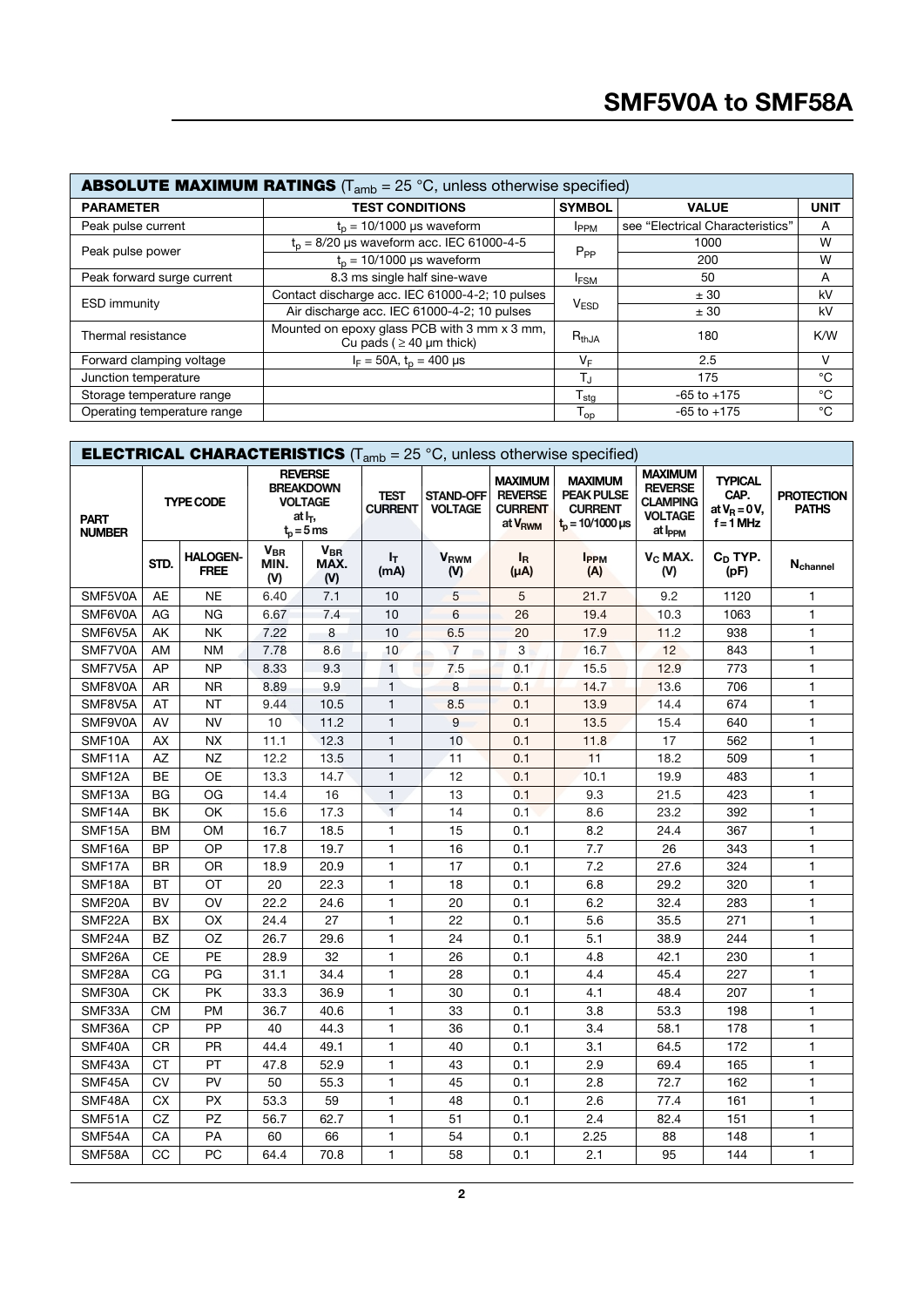#### **TYPICAL CHARACTERISTICS** (T<sub>amb</sub> = 25 °C, unless otherwise specified)







Fig. 2 - 8/20 μs Peak Pulse Current Wave Form acc. IEC 61000-4-5









 $C_D$  in pF

Fig. 5 - Typical Capacitance  $C_D$  vs. Reverse Voltage VR



Fig.  $6$  - Typical Capacitance C<sub>D</sub> vs. Reverse Voltage V<sub>R</sub>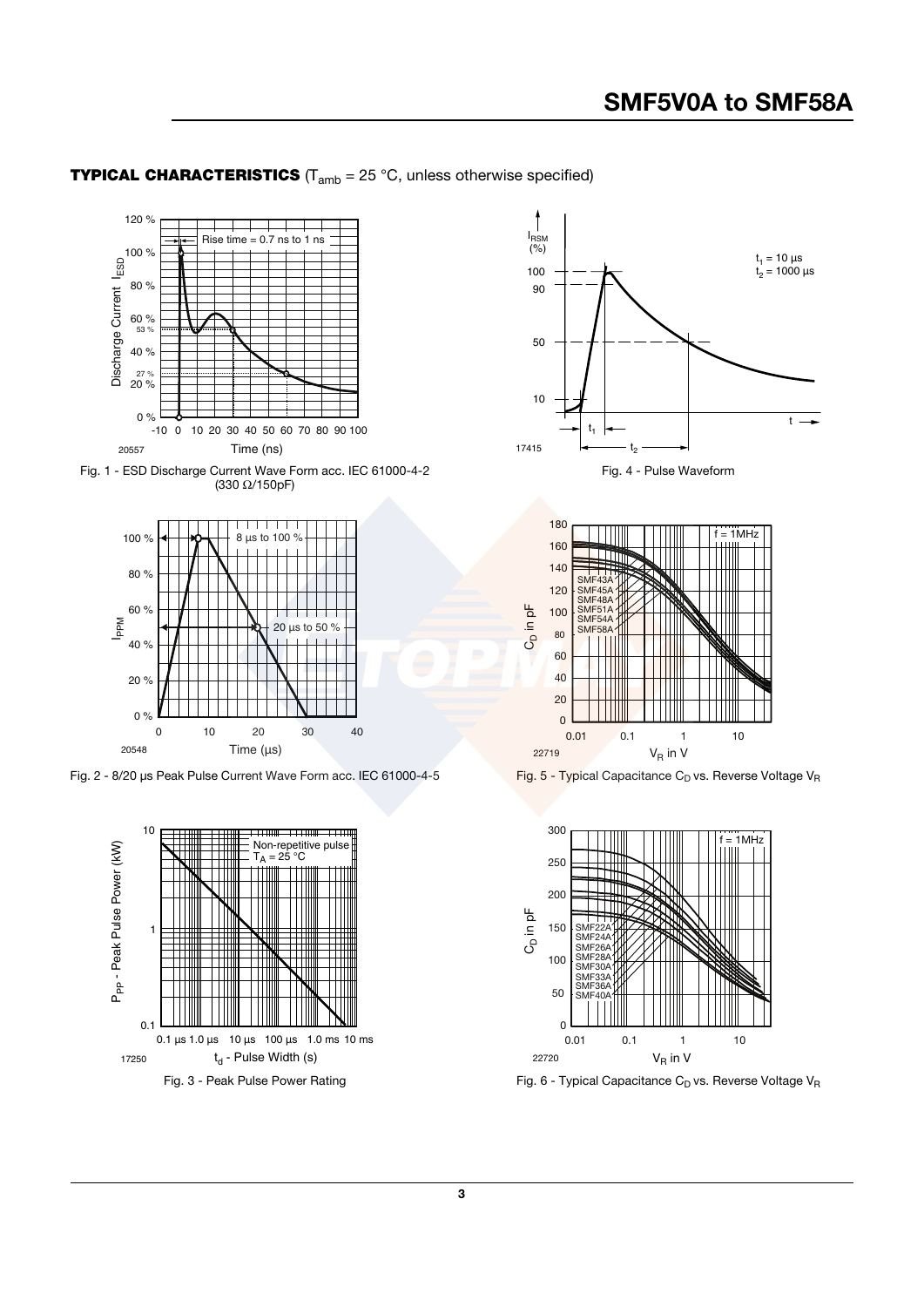

Fig. 7 - Typical Capacitance  $C_D$  vs. Reverse Voltage  $V_R$ 



Fig. 8 - Typical Capacitance C<sub>D</sub> vs. Reverse Voltage V<sub>R</sub>



Fig. 9 - Typical Reverse Voltage VR vs. Reverse Current IR



Fig. 10 - Typical Reverse Voltage VR vs. Reverse Current  $I_R$ 



Fig. 11 - Typical Reverse Voltage VR vs. Reverse Current  $I_R$ 



Fig. 12 - Typical Reverse Voltage VR vs. Reverse Current IR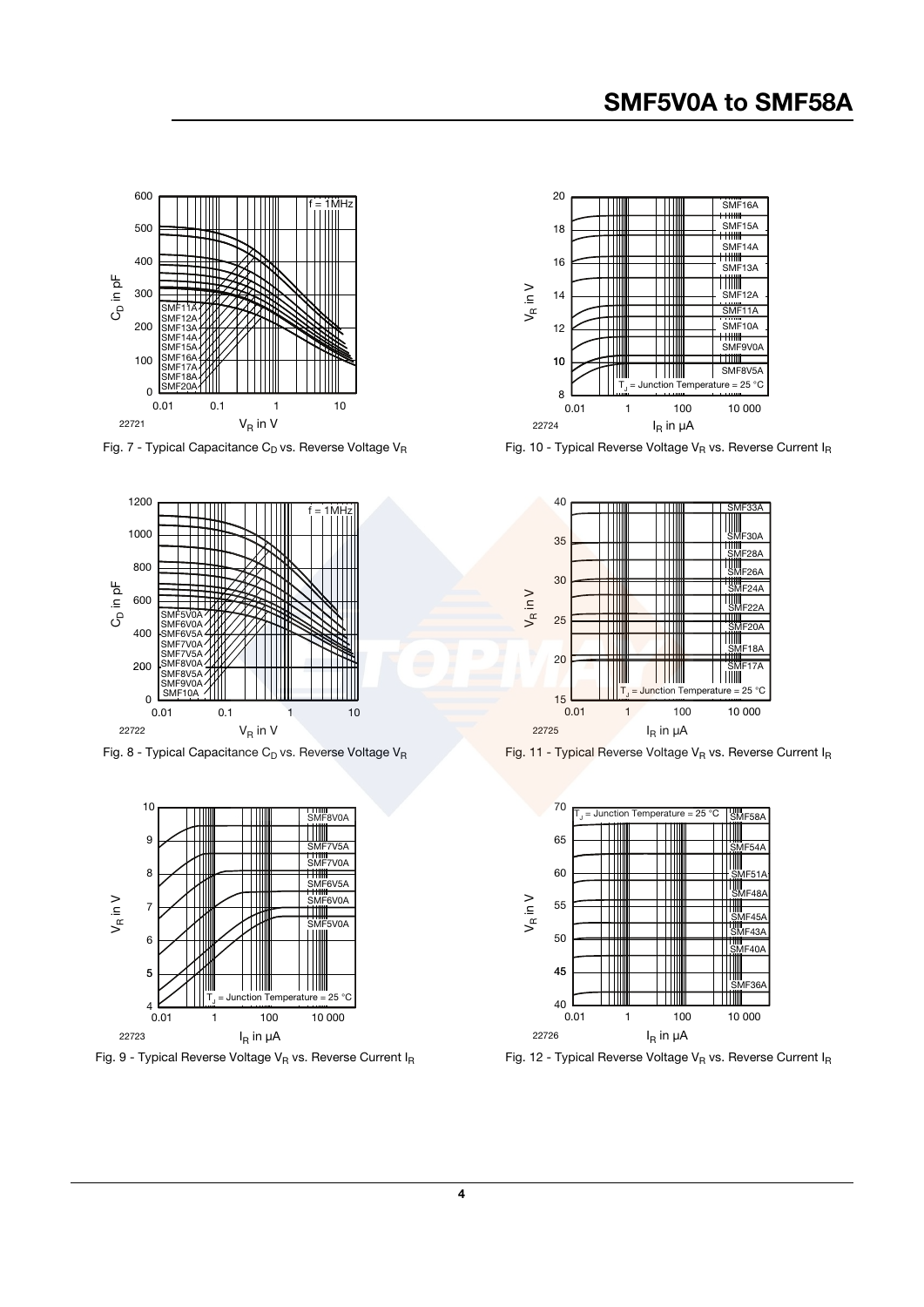# 0.85 [0.033]  $0.35$  [0.014]





foot print recommendation:

Reflow soldering



Rev. 6 - Date: 24.Feb.2021 Document no.: S8-V-3915.01-001 (4) Created - Date: 15. February 2005 22989

### **PACKAGE DIMENSIONS** in millimeters (inches): **SMF (DO-219AB)**